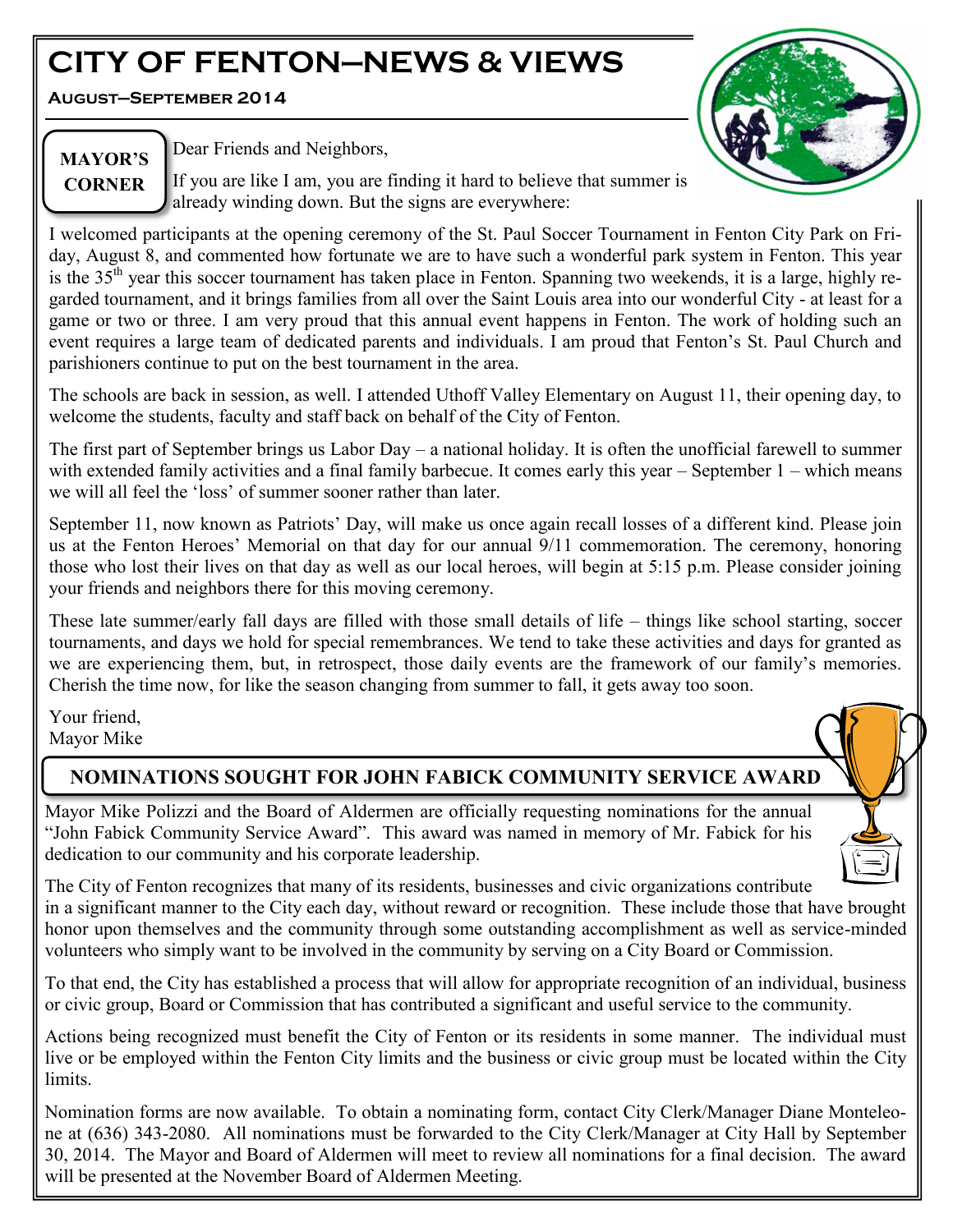PAGE 2

#### **PLANNING & ZONING COMMISSION PUBLIC HEARING**

On **Tuesday, September 2, 2014,** the Planning & Zoning Commission will hold a Public Hearing at **7:00 p.m.** during their regularly scheduled meeting at City Hall to consider the following:

#### **OLD BUSINESS:**

 A Petition by Rickermann Holdings, LLC, for Site Plan Review of a proposed building addition at 2526 Cassens Drive. The property is zoned "IP-1" Industrial Park – Light, Medium, Industry, Distribution, Assembly, Warehousing District.

#### **NEW BUSINESS:**

- A Petition by Stock & Associates Consulting Engineers, Inc., representing Fenton Logistics Park, LLC, for review of a Preliminary Plat for a subdivision known as "Fenton Logistics Park", located at 1050 Dodge Drive, 2295 Hitzert Court and 2300 Hitzert Court and containing approximately 295 acres. The property is zoned "PID" Planned Industrial Development District.
- Resolution of intent to consider amendments to Section 400.030 of the Zoning Code to further define "Warehouse" and provide a definition for "Self-Storage".
- Proposed amendment to Section 400.030 of the Zoning Code to further define "Warehouse" and provide a definition for "Self-Storage".
- Resolution of intent to consider an amendment to Section 415.050 of the Municipal Code of the City of Fenton, Missouri for the adoption of an update to the official zoning map of the City of Fenton and provide authority for continual update of the official zoning map.
- Proposed amendment to Section 415.050 of the Municipal Code of the City of Fenton, Missouri for the adoption of an update to the official zoning map of the City of Fenton and provide authority for continual update of the official zoning map.

#### **SITE PLAN REVIEW:**  None.

For more information, please call Community Development at (636) 349-8110.



#### **NEW BUSINESS CORNER**

The following businesses have applied for an Occupancy Permit and are planning on calling Fenton "home":



#### **Massage Luxe**

(ML SOCO, LLC d/b/a) 672 Gravois Bluffs Boulevard, Suite B *(spa, massage, facials, waxing, product sales)*

#### **OIA Consulting, Inc.**

773 Merus Court *(event production & storage of decor)*

#### **The Zak Companies**

240 Larkin Williams Industrial Court *(engineering & subcontractor services)*

#### **UPDATES: LOCAL CONSTRUCTION**

#### **MSD PROJECT**

The tunneling operation under Ferry Street began on August 20. The City has been advised that it could be three to four weeks before Ferry Street at Water Street will be closed. Information will be placed two weeks prior to the closure of Ferry Street and de-



tours will be posted. This upcoming closure is dependent upon the time it takes for MSD to get to that area. Additional information will be posted on the City's website as it becomes available.

#### **STREET SLAB / SIDEWALK REPAIR**

The contractor will be back in San Simeon Estates the week of August 25 to finish the contracted slab work on La Palma and to continue replacing sidewalks in San Simeon and other locations around the City.

#### **AMERENUE PROJECT**

AmerenUE is planning to start a project in the San Simeon Subdivision. They will be performing maintenance on the underground utility lines. Residents within the area of work will notice locate markings on the street and lawn areas indicating locations of existing utilities. A start date for this project is not currently available.

# **"A" Sales Tax Summary "B" (Pool) Sales Tax Summary Combined Sales Tax Summary Generated Redistributed Generated Redistributed Generated Redistributed** \$559,274 | \$279,372 (50%) | \$253,680 | \$247,045 (97.4%) | \$812,954 | \$526,418 (64.8%) **SALES TAX REDISTRIBUTIONS TO ST. LOUIS COUNTY FOR JULY 2014**

The total amount redistributed for 2014 is \$2,070,526 (64.8%)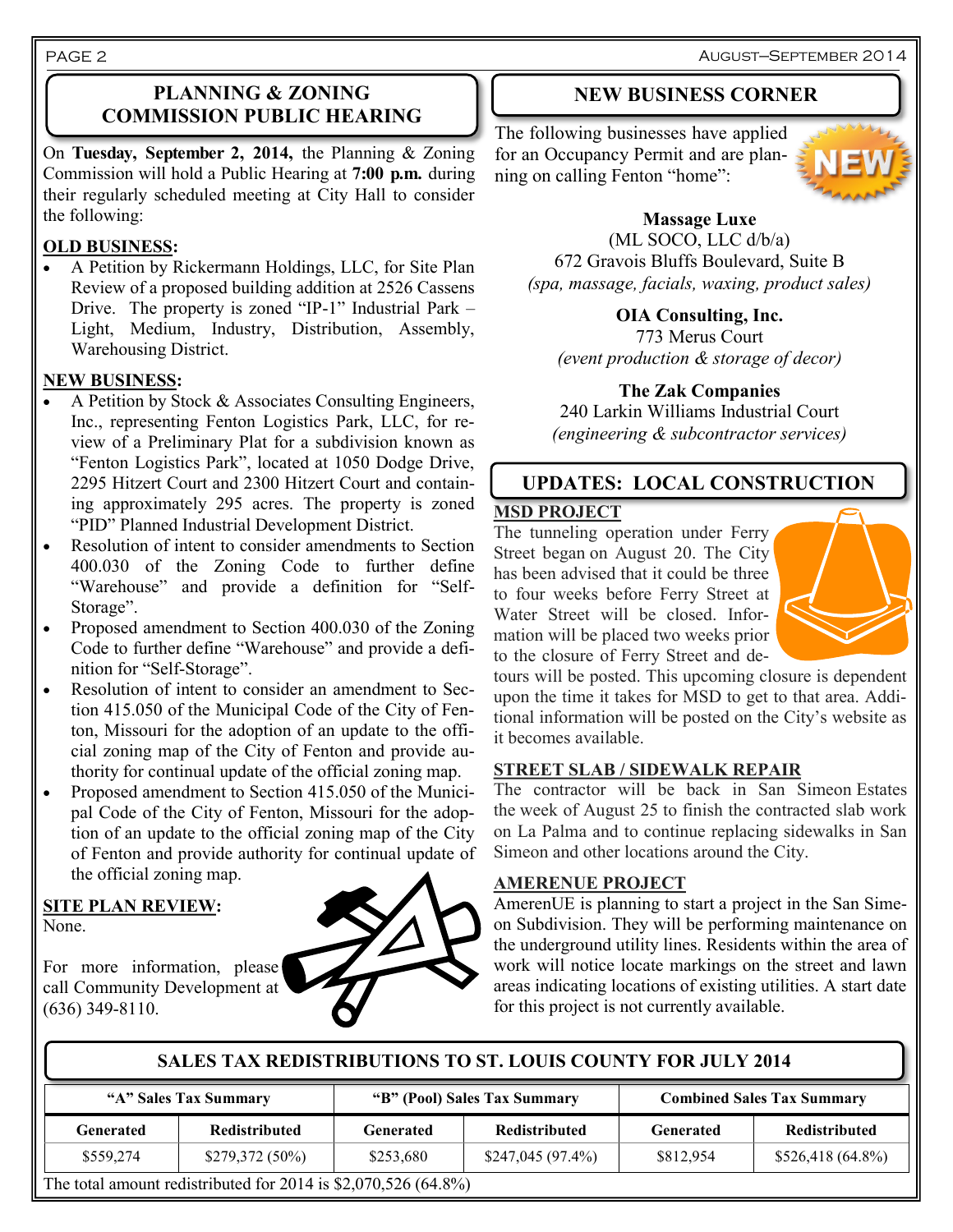PAGE 3 August–September 2014

# **ST. LOUIS COUNTY POLICE—FENTON PRECINCT | FENTON HISTORICAL SOCIETY**

#### **FREE BICYCLE HELMETS**

As Summer continues, many children and adults will be riding bicycles in area parks and streets.

Bicycle helmets are an essential element to bicycle safety. Together with the City of Fenton, we will be giving away helmets to children of any St. Louis

County resident. **Please call the Fenton Precinct from 8 a.m. to 4 p.m. to schedule an appointment for a helmet fitting.**

#### **SPEED LIMIT REMINDER**

With warmer weather, our children will be enjoying the outdoors. Help us to provide a safe and secure environment for both you and your children by paying special attention to the speed limit in your subdivision. The City of Fenton maintains a 20 miles per hour speed limit on all residential streets within the City limits.

#### **Neighborhood Policing Officer: Officer Aaron Dilks (636) 349-8120, ext. 1123 Precinct Phone (636) 349-8120**

# **FENTON DAYS 2014**

Join in the fun of **Fenton Days 2014 on Saturday, September 6, 2014** in Olde Towne Fenton. There will be music, activities for the kids, games, washers tournament and a

spectacular fireworks display! The parade Saturday, September 6th starts at 10:00 a.m. The festival runs 11:00 a.m. to 9:00 p.m. Fireworks at 9:00 p.m. For a complete schedule of all events, visit:

# **www.fentondays.com**

*The Fenton Days 2014 Committee is seeking City of Fenton residents to volunteer.* For more information, please contact the Fenton Days 2014 Committee at (636) 399-2505.

A special "Thank You" to our Founders Day Sponsors for making this Festival possible: Dobb's Tire and Auto, SSM St. Clare Health Center, Maritz, Fabick CAT, Olde Towne Fenton Business Association, Jim Butler Chevrolet, Olde Towne Fenton Pet Hospital, Uni-Group and the Fenton Area Chamber of Commerce.

# *No Outside Coolers, Glass or Alcohol Allowed!!!*

# **CITY OFFICES CLOSED**

Please note that City Offices will be CLOSED on **Monday, September 1** for Labor Day. We will resume normal hours on Tuesday, September 2.



**FENT** 

2014

#### **FENTON IS HAVING A PARTY**

On Saturday, September 6 the Fenton Days Committee will again be holding its annual Fenton Days event. As part of the celebration that day, the Fenton Historical Society will offer extended hours at the museum. The doors will be open from 9:00 a.m. to 4:00 p.m. Do stop by for a visit and learn a little about Fenton's history. And don't forget – for a wonderful lunch or maybe just dessert and coffee, the Sisters Tea House is right next door.

Members continue to work hard putting together our 2015 calendar. Plans are to have it available by Thanksgiving. The calendar will again be filled with a delightful collection of photographs from our archives.

The museum's regular hours are Wednesday and Saturday from 11:00 a.m. to 2:00 p.m. or for a private tour. And do join us for our monthly meetings held at 7:00 p.m. on the first Thursday of each month at #1 Church Street. You do not have to be a member to attend. Visit our website or call us at:

#### **www.fentonhistory.com (636) 326-0808**

# **9-11 CEREMONY**

Please join City Officials and staff for the City of Fenton's 9-11 Ceremony. Our keynote speaker



is Captain Chris McCarthy, Fenton Fire District. Captain Chris McCarthy was a rescue specialist with Missouri Task Force One from 2000-2005. **The ceremony begins at 5:30 p.m. at the Heroes Memorial, Fenton City Park on Thursday, September 11.** Please bring a lawn chair for seating.

*"By all these lovely tokens September days are here, With summer's best of weather And autumn's best of cheer." - Helen Hunt Jackson*

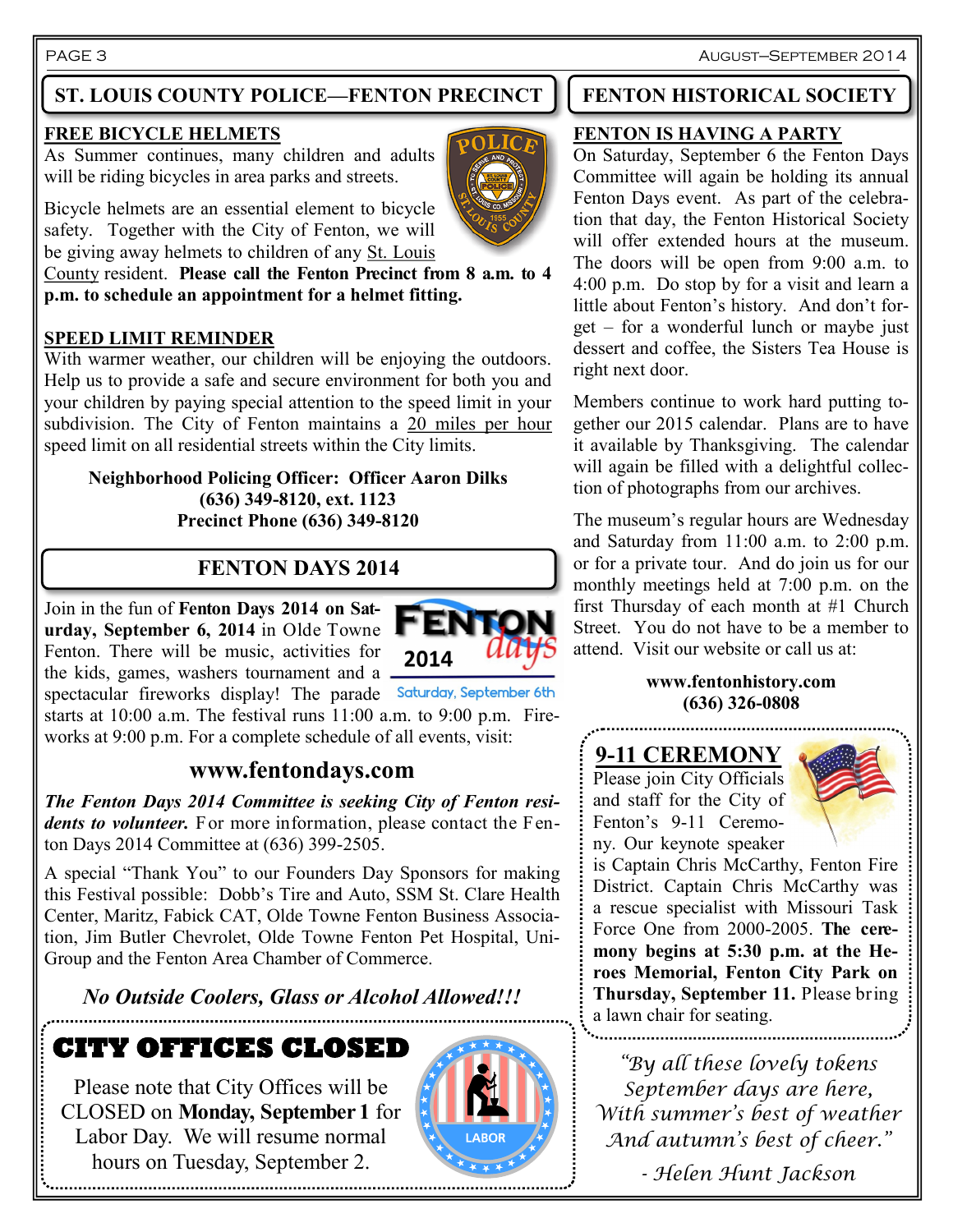PAGE 4 **AUGUST**—SEPTEMBER 2014

# **PARKS & RECREATION HAPPENINGS**

For more information on any of the events/classes listed below, please call **RiverChase at (636) 343-0067** or visit our website, **www.fentonmo.org.**

#### **MEN'S FLAG FOOTBALL LEAGUE**

This six game league plays under the lights at Fenton City Park. Top two teams advance to playoffs. All games are played on Sunday nights. League champions receive championship t-shirts. League starts October 12; registration deadline is October 5. Fee: \$150 per team.



#### **COED INDOOR VOLLEYBALL**

Recreational volleyball: Monday, Tuesday and Friday. Competitive volleyball: Thursday. All leagues are seven games plus playoffs. Registration starts August 20 and ends September 11. Session I begins September 15. Session II begins the week after session I ends. Updated schedules are posted on our website shown above. Fee: \$174 per team.



### **WATCH YOUR MAILBOX ...**

The Fall issue of **The Beacon** is on its way! As always, there will be lots of classes and programs available at RiverChase! Don't miss out!

# FALL/WINTER OPEN SWIM HOURS

New Open Swim hours for Fall/Winter starting on September 2 are: Mon/Wed/Fri 3:30 p.m. to 8:00 p.m. Tues/Thurs  $6:00 \text{ p.m.}$  to  $8:00 \text{ p.m.}$ Saturday Noon to 6:30 p.m.

Sunday Noon to 5:30 p.m.

# **MSD HOTLINE—OLDE TOWNE TREATMENT PLANT**

MSD has recently created a "hotline" number for Fenton residents to call when they have complaints about the odor emanating from the Fenton Wastewater Treatment Plant located in Olde Towne. This number bypasses the standard customer service line and connects directly to the staff at the local plant. **The "hotline" number is (636) 861-6767.** 

Please remember that this phone number has been provided as a courtesy to our residents and that all other emergency, customer service or billing issues should be directed to the number on your monthly MSD bill.

### **PICKLEBALL**

#### **FREE PICKLEBALL CLINIC**

FREE Pickleball clinic on **September 30 from 10:00 a.m. to Noon** in the River-Chase gymnasium. This clinic will go over the basic rules and fundamentals of Pickleball. Pre-registration is required.

#### **D.I.P. (DROP IN PICKLEBALL)**

Take advantage of this drop in rate to play one of the fastest growing sports in the United States! Pickleball is a sport that is easy to learn and fun to play! Drop in fee does not include use of other RiverChase amenities. Pickleballs will be provided. Games held in the RiverChase gymnasium and runs **October 2 to April 30 on Tuesday and Thursdays**, 8:00 a.m. – 10:00 p.m. for beginners and  $10:00$  a.m.  $-1:00$  p.m. for advanced. Fee: \$3.00 per day.

# SENIOR LUNCH & BINGO

Wednesday, September 10 at 10:30 a.m. \$6.50 per person. Spaghetti and Meatballs for lunch. (RiverChase)





The outdoor swimming season has been extended through **Sunday, September 14**. The outdoor pools will be open (weather permitting) as follows:

> **Monday thru Friday 3:30 p.m. to 8:30 p.m.**

> **Saturday 11:00 a.m to 8:00 p.m.**

**Sunday 11:00 a.m. to 5:30 p.m.**

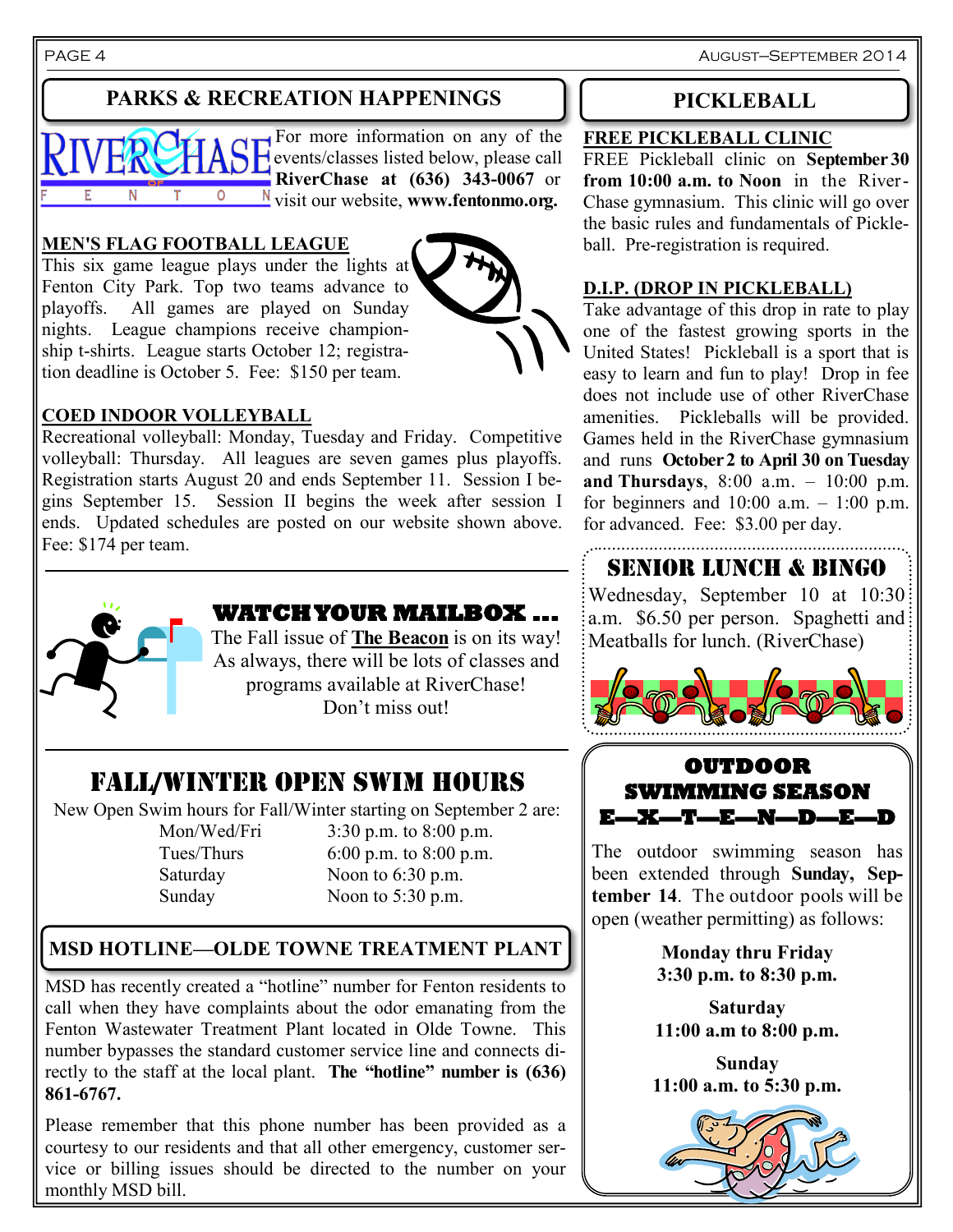#### August—September 2014

#### **DECISIONS FROM THE JULY 24 AND AUGUST 14, 2014 BOARD OF ALDERMEN MEETINGS**

#### *DECISIONS*

- $\checkmark$  Approved a Site Plan for The Summit at Gravois Bluffs, LLC of a proposed new 6,000(+/-) square-foot commercial building at 750 Gravois Bluffs Boulevard.
- $\checkmark$  Approved a Site Plan for The Summit at Gravois Bluffs, LLC of proposed new commercial buildings containing a total of  $85,000 (+/-)$ square feet at 758 Gravois Bluffs Boulevard.
- $\checkmark$  Approved a Temporary Liquor License for Andre's Banquet Facility to serve alcohol at the Fenton Days Celebration on September 6, 2014 from 11:00 a.m. to 9:00 p.m.
- Approved expanding the boundary of an existing Liquor License to include the entire lot at Meramec Valley Store (Joe Clark's), 40-42-44 Gravois Road, to sell liquor at the Fenton Days Celebration on September 6, 2014 from 10:00 a.m. to 1:00 a.m.
- $\checkmark$  Approved seeking proposals for a CCTV/Surveillance System at River-Chase.
- $\sim$  Approved seeking bids for a 15 passenger van.
- Approved seeking bids for volleyball standards at RiverChase.
- Approved seeking bids for LED fixtures for pool lighting.
- Approved seeking bids for pool management services.
- Approved seeking proposals to investigate and diagnose problems at Bud Weil Lake and propose repair/restoration plan with cost estimates.
- Approved closing the streets in the Fenton Days Parade route, as submitted, from 10:00 a.m. until 11:00 a.m.; Gravois Road between Water Street and Grave Street (for the day of the event); and Grave Street from Gravois Road to Water Street (for the entire day and overnight into Sunday morning) for the Fenton Days Celebration on September 6, 2014.
- $\checkmark$  Approved request to seek proposals for waterproofing City Hall.
- $\checkmark$  Approved expanding the boundary of the existing Liquor License for Capone's Southside Cucina, 544 Gravois Road, to include the outdoor dining patio located adjacent to the north elevation of the building.
- $\checkmark$  Approved expanding the boundary of an existing Liquor License to include the entire lot at the American Legion Post 400, 2 Gravois Road, to sell liquor at the Fenton Days Celebration on September 6, 2014 from 9:00 a.m. until 11:00 p.m.
- Approved expanding the boundary of an existing Liquor License to include 125' by 50' grass lot in the rear of the building at Fenton Bar & Grill, 701 Rudder Road, for a benefit for the Alzheimer's Association on August 23, 2014 from 10:00 a.m. to dusk.

#### *ORDINANCES*

- S. Highway Drive.<br>
Risk Management and Insurance **#3443** Ord. approving a Special Use Permit petitioned by Commerce Bank to locate an outdoor, freestanding ATM with drive-through at 946 S. Highway Drive.
- **#3444** Ord. approving a Special Use Permit petitioned by Capone's Southside Cucina for outdoor dining at 544 Gravois Road.
- **#3445** Ord. amending Ord. 3081 zoning the property at 1050 Dodge Drive to "PID" Planned Industrial District by including the authorized permitted uses in the approved PID for the property; rezoning and adding 15.2 acres to the PID; approving a Site Plan for the development; attaching conditions of approval; and matters related thereto.
- **#3446** Ord. amending Sections 120.080, 120.082 and 120.085 of the Municipal Code relating to the passage of Ordinances.
- $\checkmark$  #3447 Ord. readopting the City's procedure to disclose potential conflict of interests and substantial interests for certain City Officials.
- **#3448** Ord. approving a Contract with Simpson Materials Company, LLC for the purchase of asphalt material to construct the Meramec Greenway Trail Extension.
- **#3449** Ord. amending Ord. 2791— Financial Policies Manual related to the City's Purchasing Policy and Bidding Procedures.
- **#3450** Ord. authorizing the Mayor to execute a Municipal Housing and Community Development Cooperation Agreement for fiscal years 2015—2017 and Supplemental Agreements thereto with St. Louis County with regard to the Housing and Community Development Act of 1974 as amended.

*The following Ordinances were approved and were inadvertently omitted from a prior newsletter:*

- **#3398** Ord. appointing a City Attorney and authorizing the Mayor to execute a contract for legal services with Cunningham, Vogel & Rost, PC.
- **#3399** Ord. approving an Agreement between the City and the Daniel & Henry, Co. for Professional Brokerage Services.

#### PAGE 5